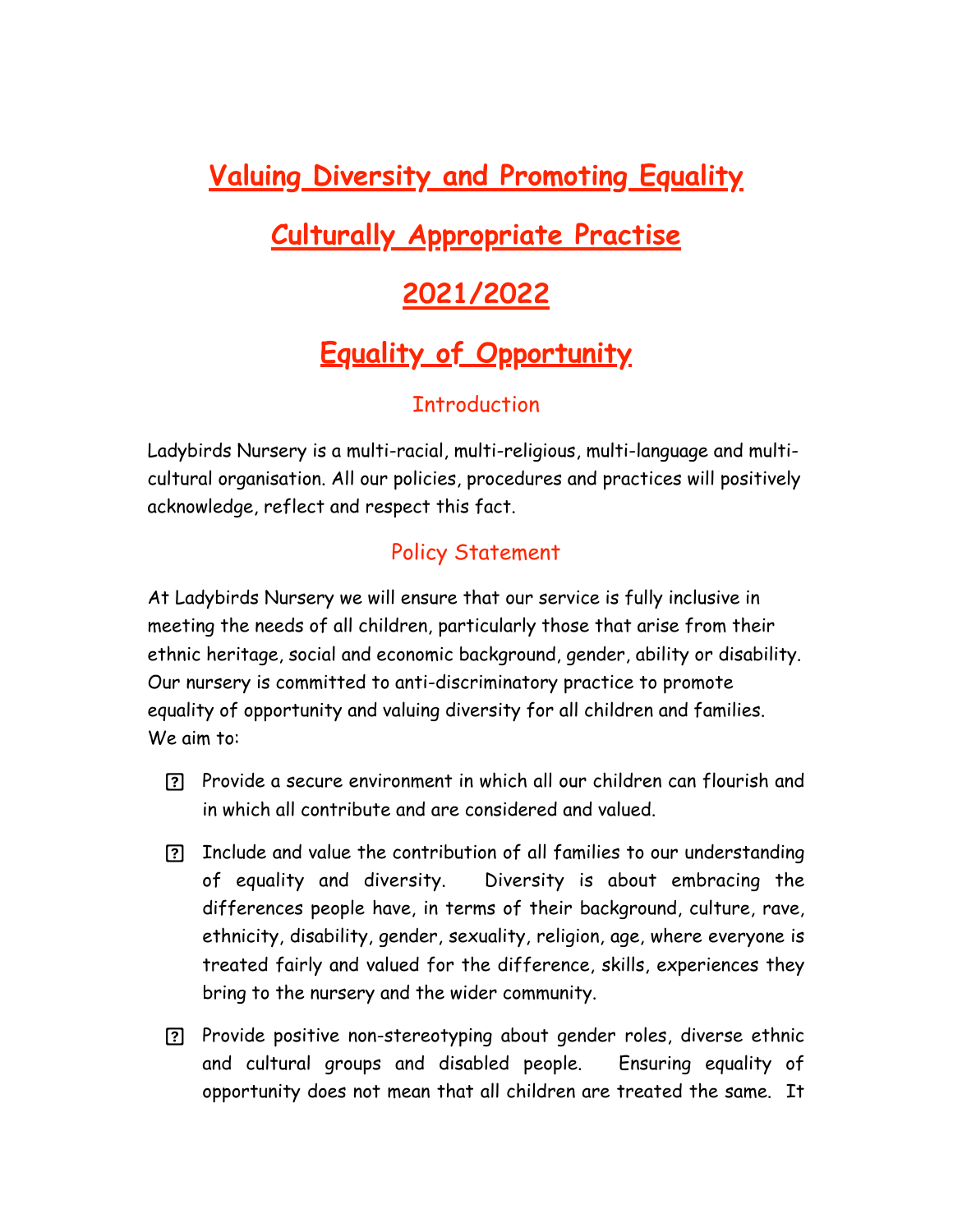does mean understanding and working sensitively and knowledgably with diversity to identify the particular issues for a child and his/her family, taking account of experiences and family context.

- Improve our knowledge and understanding of issues of antidiscriminatory practice, promoting equality and valuing diversity.
- Make inclusion a thread that runs through all of the activities of the nursery. No child or family who qualifies for our service will be refused, or receive a diminished service, because we may not be designed to meet their particular needs. We aim to be flexible to change to meet their needs as a matter of urgency.

#### Procedures

Our nursery is open to all members of the community.

- We advertise our service widely
- We reflect the diversity
- We provide information in clear, concise language whether in spoken or written form
- We base our admission policy on a fair system
- We have our equal opportunity, and Culturally Appropriate Practise Policy in the hall for all the parents to see
- We do not discriminate against a child or their family, or prevent entry into the nursery on the basis of colour, ethnicity, religion or social background, such as being a member of a travelling community or an asylum seeker
- We do not discriminate against a child with a disability or refuse a child entry to our nursery for a reason relating to a disability
- We ensure wherever possible that we have a balanced intake of boys and girls in the nursery
- We develop an action plan to ensure that people with disabilities can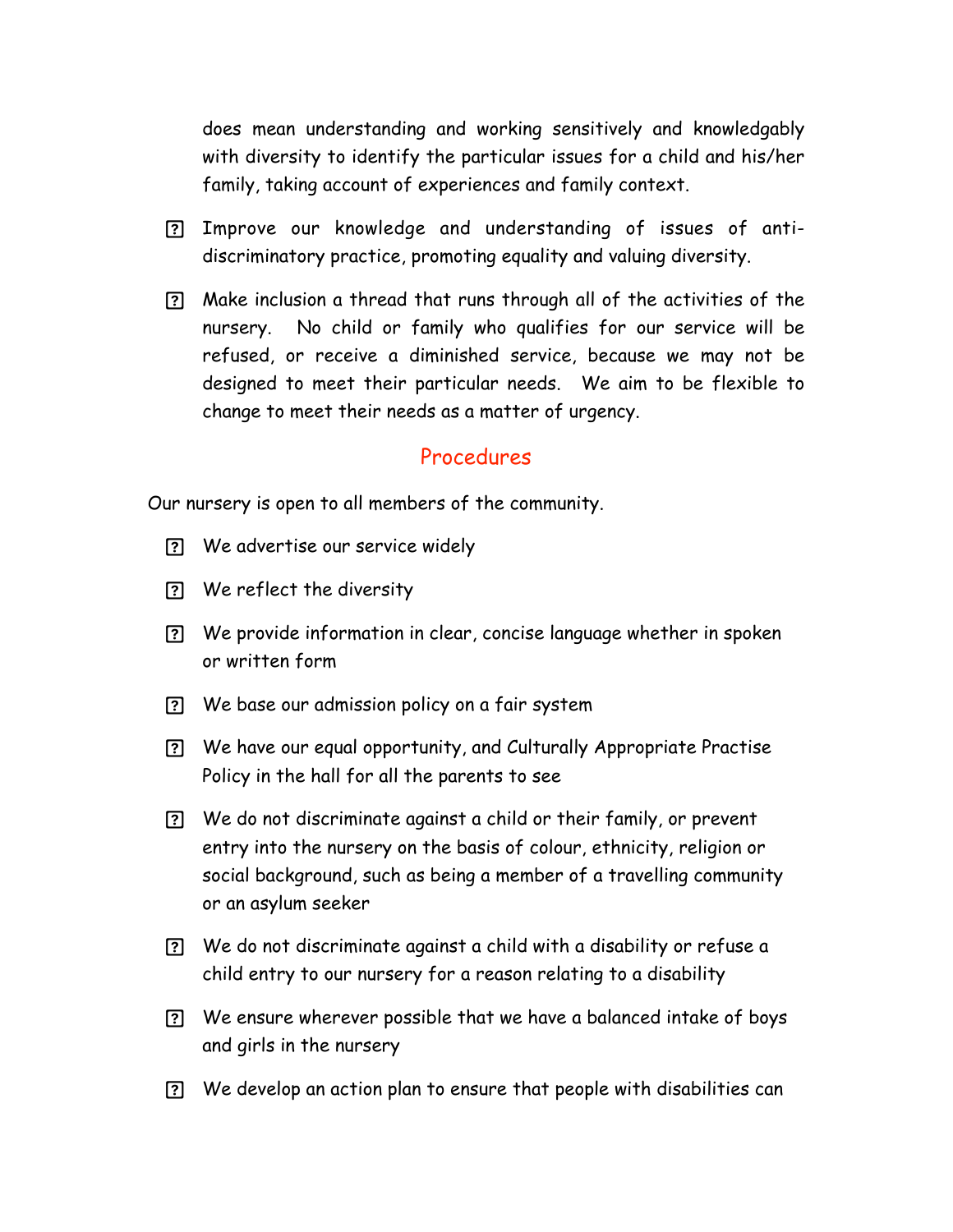participate successfully in the services offered by the nursery and in the curriculum

 We take action against any discriminatory behaviour by staff, parents or carers. Displays of openly discriminatory and possibly offensive materials, name calling, or threatening behaviour are unacceptable on or around the premises and will be dealt with in the strongest manner.

## Employment

- Posts are advertised and all applicants are judged against fair criteria
- Applicants are welcome from all backgrounds and posts open to all
- We may use the exemption clause in relevant legislation to enable the service to best meet the needs of the community
- The applicant who best meets the criteria is offered the post, subject to references and DBS checks. This ensures fairness in the selection process.

# **Training**

- We seek out training opportunities for staff and volunteers to enable them to develop anti-discriminatory and inclusive practices, which enable all children to flourish
- We ensure that senior staff are confident in administering relevant medicines
- We review our practices to ensure that we are fully implementing our policy for promoting equality, valuing diversity and inclusion

## Curriculum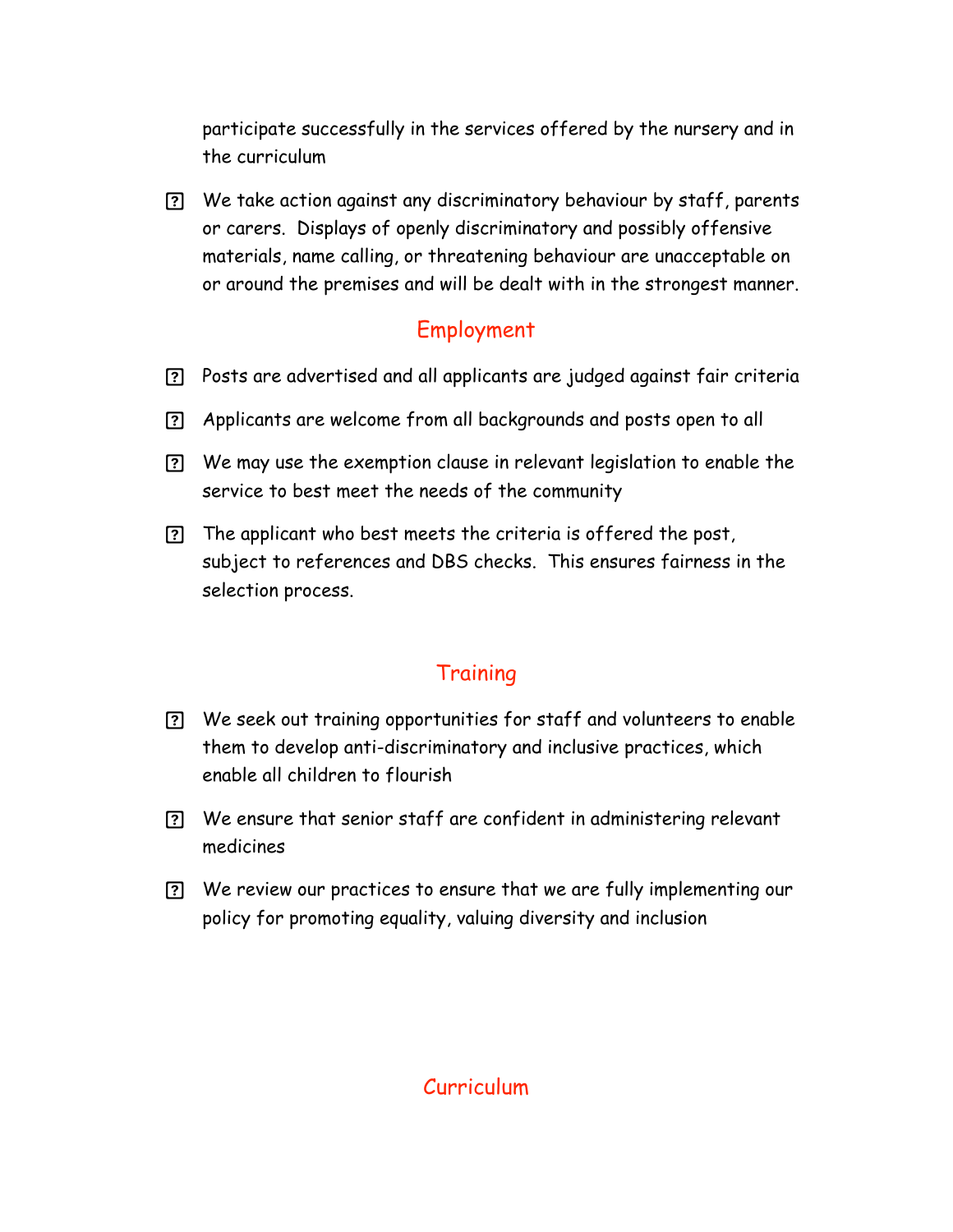The curriculum offered in the setting encourages children to develop positive attitudes about themselves as well as to people who are different from themselves. It encourages children to empathise with others and begin to develop skills of critical thinking.

Our environment is as accessible as possible for all visitors and service users. If access to the setting is found to treat disabled children or adults less favourably then we make reasonable adjustments wherever possible to meet the needs of disabled children and adults. We do this by:

- Making children feel valued and good about themselves
- Ensuring that children have equality of access to learning
- Making adjustments to the environment and resources to accommodate a wide range of learning, physical and sensory impairments
- Making appropriate provision within the curriculum to ensure each child receives the widest possible opportunity to develop their skills and abilities e.g. recognising the different learning styles of boys and girls
- Positively reflecting the widest possible range of communities in the choice of resources
- Avoiding stereotypes or derogatory image in the selection of books or other visual materials
- Celebrating a wide range of festivals
- Creating an environment of mutual respect and tolerance
- Differentiating the curriculum to meet children's additional educational needs
- Helping children to understand that discriminatory behaviour and remarks are hurtful and unacceptable
- Ensuring that the curriculum offered is inclusive of children with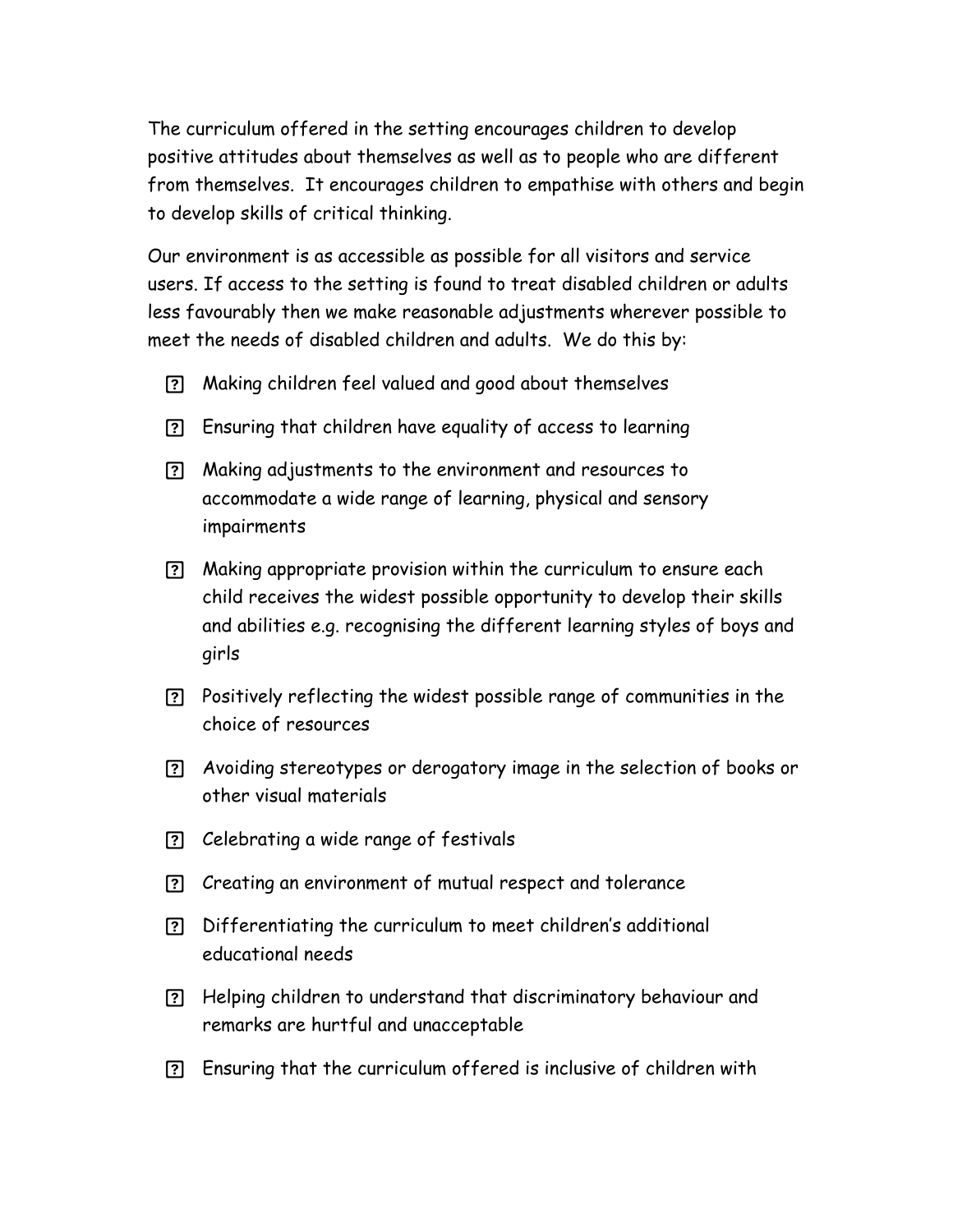additional educational needs and children with disabilities

- Ensuring that children learning English as an additional language have full access to the curriculum and are supported in their home language
- Ensuring that children speaking languages other than English are supported in the maintenance and development of their home languages

# Valuing Diversity in Families & Meeting the needs of Minority Ethnic Children & Families

Moving towards culturally appropriate practise means being:

- Knowledgeable about cultural differences and their impact on attitude and behaviour
- We are sensitive, understanding, non-judgemental and respectful in dealing with people whose culture is different from our own
- We aim to be flexible and skilful in responding and adapting to different cultural contexts and circumstances.
- We welcome the diversity of family lifestyles and work with all families
- We encourage children to contribute stories of their everyday life to the nursery
- We encourage parents/carers to take part in the life of the nursery and to contribute fully
- For families who speak languages in addition to English, we will develop means to ensure their inclusion
- We offer a flexible payment system for families, and offer information regarding sources of financial support
- We take due regard to the Prevent Policy when valuing diversity in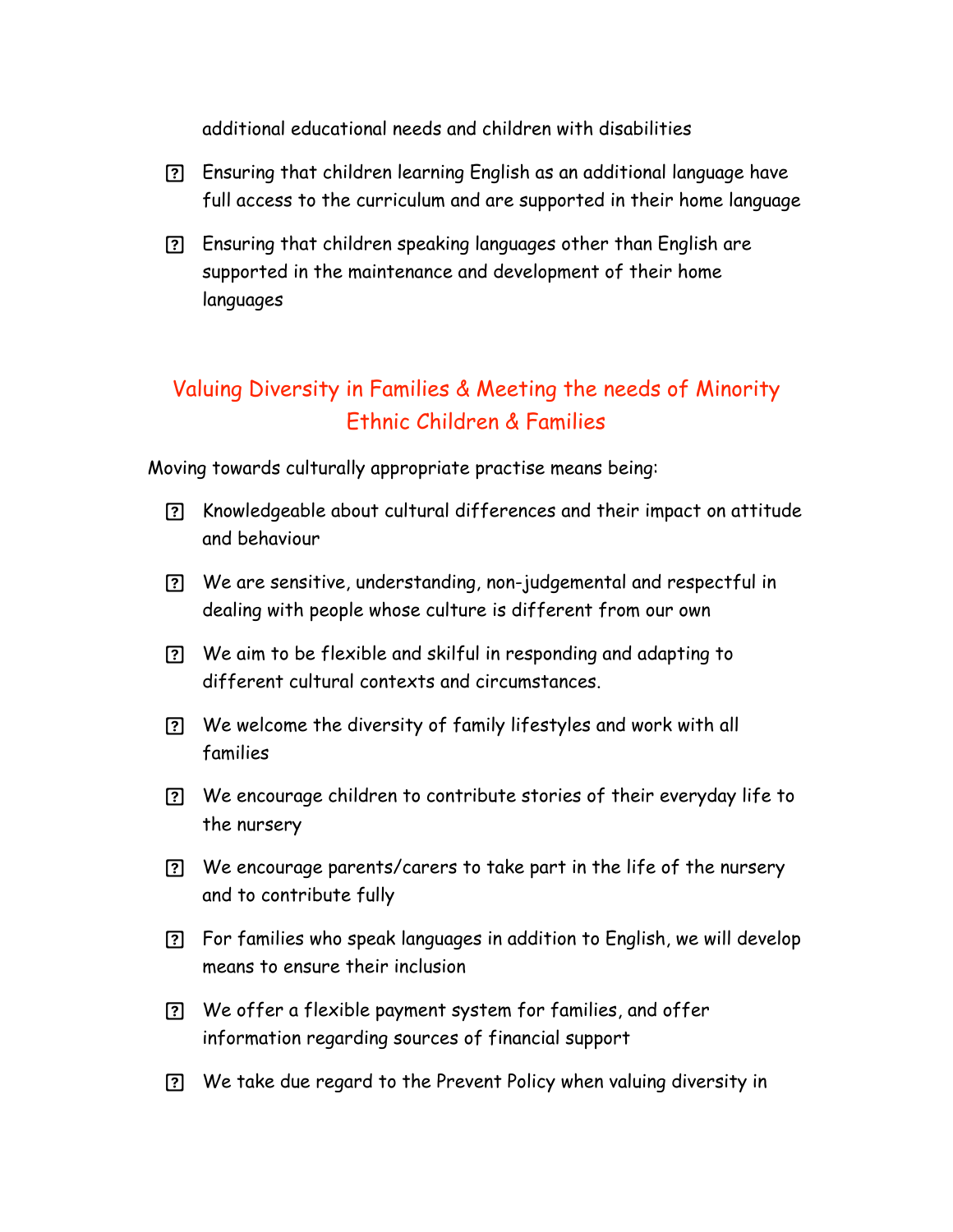#### families (See Prevent Policy for more detailed information)

Professionals need to be aware that children from all cultures are subject to abuse and neglect. Culture can explain the context in which an abusive incident took place, but not the behaviour or action of an individual parent. For example: A parent who injures a child with a belt might say this is "cultural". The cultural context might explain the parents anger over the expectation he/she has of the child., but not the parent's action, which is abusive. Cultural factors neither explain nor condone acts of omission or commission, which place the child at risk of Significant Harm.

To promote the best interests of the child, professionals should:

- Be fully aware of their prejudices and cultural influences
- Avoid class and racial generalisations and stereotypes
- Be aware of the impact discriminations has on an individual's life experience
- Recognise that the basis of good practise is the same within all families
- Have a good understanding of a family's background, which is an important element of ensuring good and effective intervention
- Acknowledge that racial abuse damages children both physically and emotionally, and as such warrants professional intervention to address the effects of this form of abuse, whether it comes from within or outside the family.

# Heritage

The term 'heritage' is used for the family's race, language, religion and culture. The term 'Dual Heritage' is used for children born from inter-racial relationships. It is important we do not confuse heritage with identity, which in simple terms, is the meaning and importance, which the individual attaches to their experiences.

The concept of heritage, we respect and celebrate individual diversity, we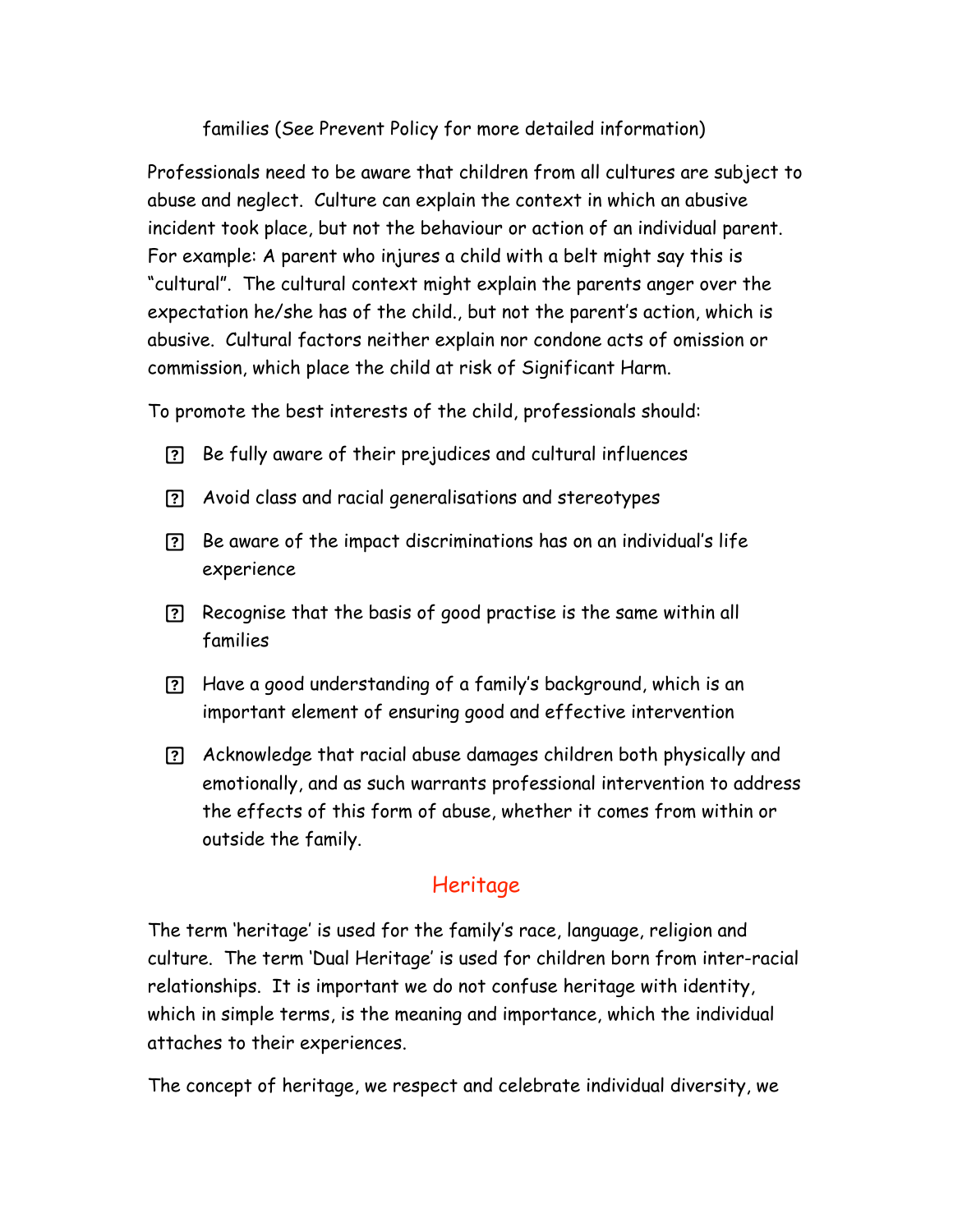will not support racist or prejudicial behaviour, beliefs or concepts. We do not condone anti-racist and anti-discriminatory approaches, we encourage staff to identify and challenge oppression and focus on the specific characteristics of the individual and the family.

## Religion

We understand that it is the right of the children and their families to practise a particular religion, or no religion, this will be upheld and respected.

Where a religion or sect within a religion, prohibits certain forms of medical examinations or treatments, a delicate balance will need to be reached between the parent's legal rights and responsibilities toward the child, and our views of the best interest of the child.

# Linguistic Background

Language and the ability to communicate effectively form an important part of a person's identity and their self-esteem. Through our good practise we understand that English may not always be the first language of our children and families. We respect this when families are talking to themselves during their visits and when collecting their child.

Children and their families have the right to communicate with each other in the language in which they feel most comfortable and confident. Mother tongue conversations will not be treated as subversive or deviant.

## Culture and Social Backgrounds

We understand that making the child and their family feel valued within their culture will make the child feel safe and settled. It teaches children that they will be accepted into the wider community, and forms positive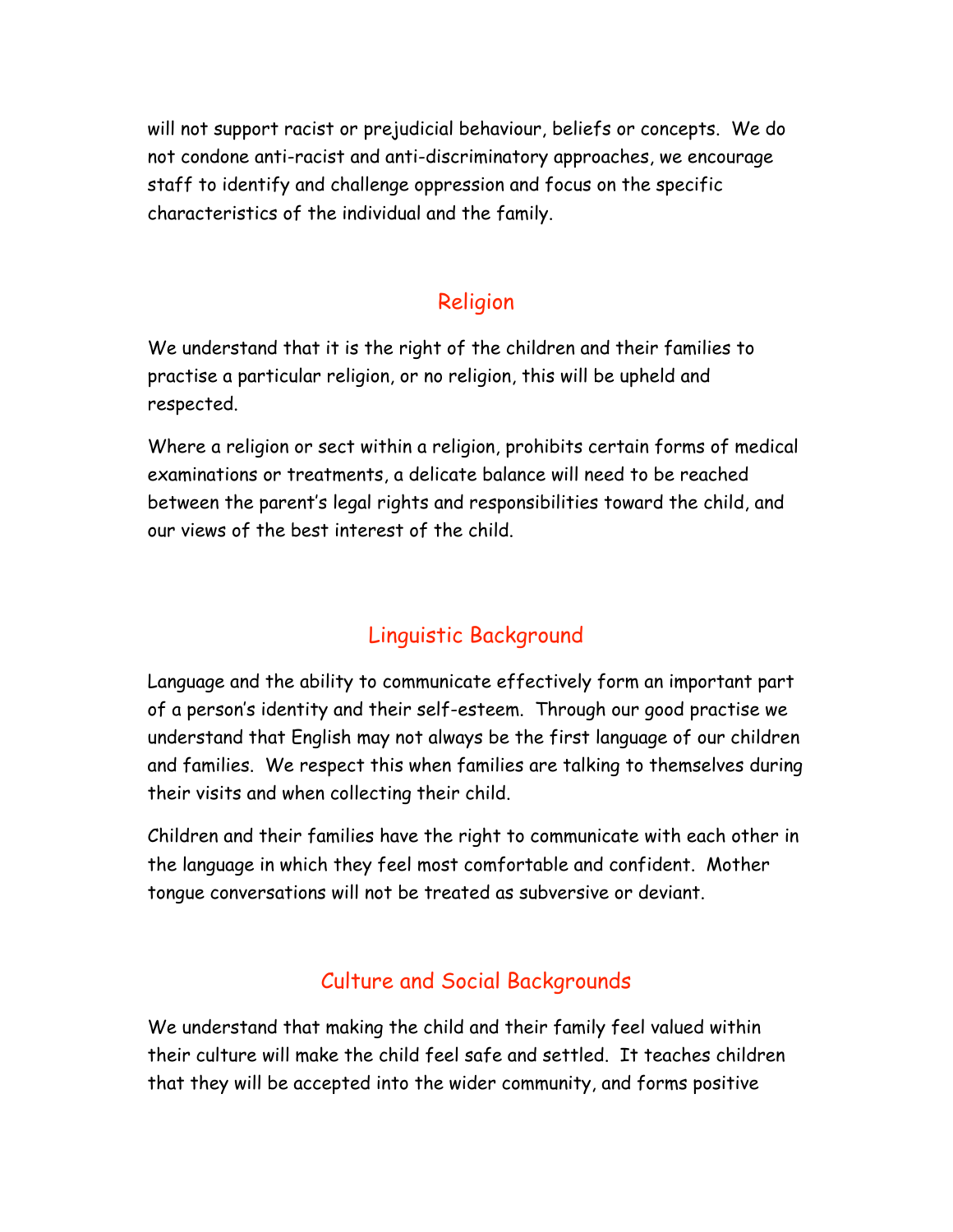identity and 'roots'.

#### Food

- We work in partnership with parents to ensure that the medical, cultural and dietary needs of the children are met
- We help children learn about ranges of food, and of cultural approaches to mealtimes and eating, and to respect the differences amongst them

#### Monitoring and Reviewing

- To ensure our policies and procedures remain effective we will monitor and review them annually to ensure our strategies meet the overall aims to promote equality, inclusion and valuing diversity
- We provide a complaints procedure and a complaints summary record for parents to see

Policy Issued January 2016

Date to be Reviewed January 2017

Date Reviewed May 2017

Date to be Reviewed May 2018

Date Reviewed May 2018

- Date to be Reviewed May 2019
- Date Reviewed April 2019
- Date to be Reviewed April 2020
- Date Reviewed June 2020 (additional Covid 19 information)